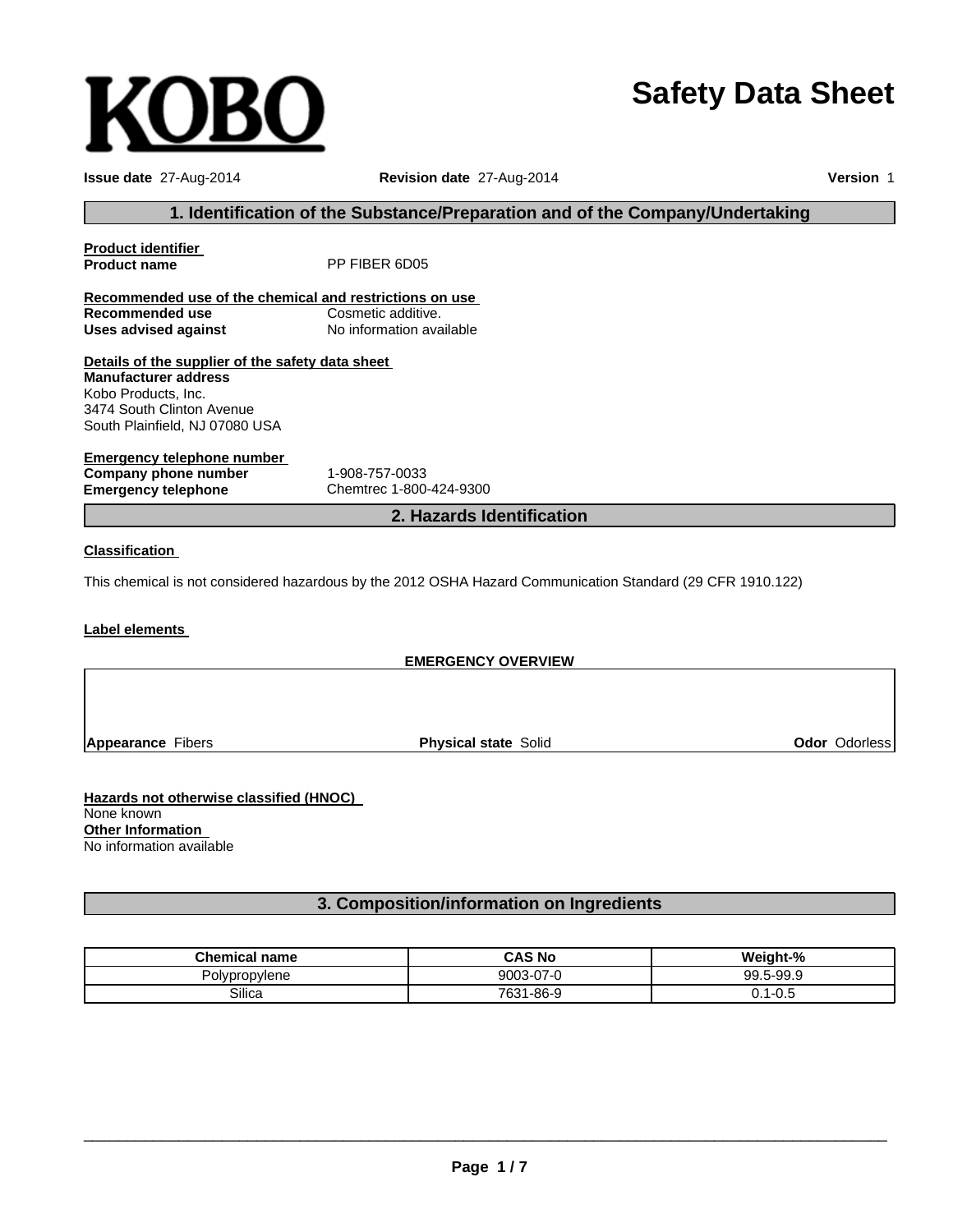## **4. First aid measures**

 $\_$  , and the set of the set of the set of the set of the set of the set of the set of the set of the set of the set of the set of the set of the set of the set of the set of the set of the set of the set of the set of th

## **First aid measures**

| <b>General advice</b>                                       | If symptoms persist, call a physician.                                                                                             |
|-------------------------------------------------------------|------------------------------------------------------------------------------------------------------------------------------------|
| Eye contact                                                 | Rinse immediately with plenty of water, also under the eyelids, for at least 15 minutes. If<br>symptoms persist, call a physician. |
| <b>Skin contact</b>                                         | Wash off immediately with soap and plenty of water while removing all contaminated<br>clothes and shoes.                           |
| <b>Inhalation</b>                                           | Remove to fresh air. If breathing is irregular or stopped, administer artificial respiration.                                      |
| Ingestion                                                   | Do not induce vomiting without medical advice. Never give anything by mouth to an<br>unconscious person.                           |
| Self-protection of the first aider                          | Use personal protective equipment as required.                                                                                     |
| Most important symptoms and effects, both acute and delayed |                                                                                                                                    |
| <b>Symptoms</b>                                             | No known effects under normal use conditions.                                                                                      |
|                                                             | Indication of any immediate medical attention and special treatment needed                                                         |
| Note to physicians                                          | Effects of exposure (inhalation, ingestion or skin contact) to substance may be delayed.                                           |
|                                                             |                                                                                                                                    |

# **5. Fire-fighting measures**

# **Suitable extinguishing media**

Use extinguishing measures that are appropriate to local circumstances and the surrounding environment.

#### **Unsuitable extinguishing media** No information available.

## **Specific hazards arising from the chemical**

None in particular.

**Explosion data Sensitivity to mechanical impact** None. **Sensitivity to static discharge** None.

#### **Protective equipment and precautions for firefighters**

Use personal protective equipment as required.

#### **6. Accidental release measures**

#### **Personal precautions, protective equipment and emergency procedures**

| <b>Personal precautions</b>                          | Use personal protective equipment as required. Wash thoroughly after handling. Avoid<br>contact with eyes. |  |
|------------------------------------------------------|------------------------------------------------------------------------------------------------------------|--|
| For emergency responders                             | Use personal protective equipment as required.                                                             |  |
| <b>Environmental precautions</b>                     | Collect spillage. Do not allow into any sewer, on the ground or into any body of water.                    |  |
| Methods and material for containment and cleaning up |                                                                                                            |  |
| <b>Methods for containment</b>                       | Prevent further leakage or spillage if safe to do so.                                                      |  |
| Methods for cleaning up                              | Sweep up and shovel into suitable containers for disposal.                                                 |  |
| Prevention of secondary hazards                      | Clean contaminated objects and areas thoroughly observing environmental regulations.                       |  |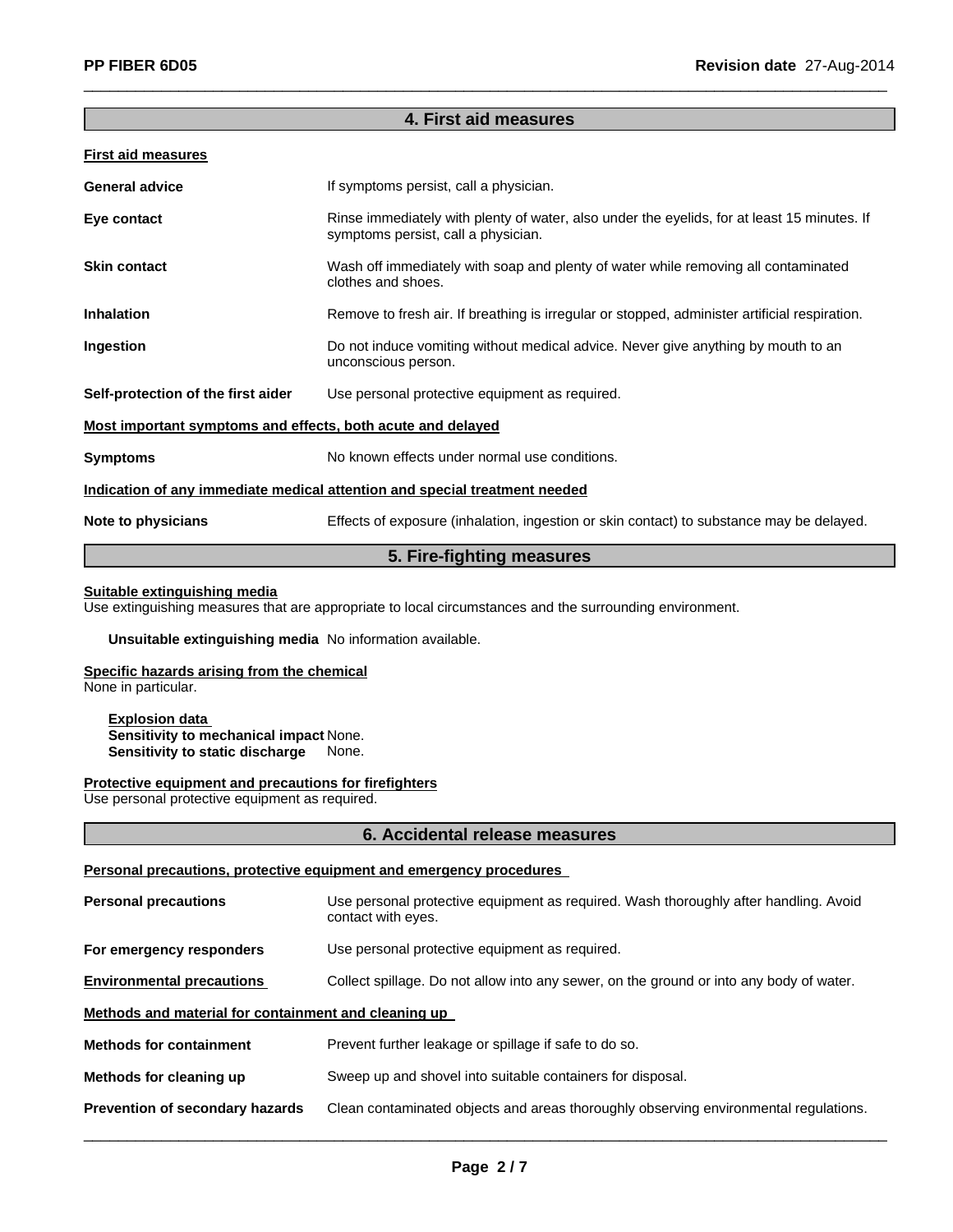| 7. Handling and Storage                                      |                                                                                                               |  |
|--------------------------------------------------------------|---------------------------------------------------------------------------------------------------------------|--|
| <b>Precautions for safe handling</b>                         |                                                                                                               |  |
| Advice on safe handling                                      | Use only in well-ventilated areas. Avoid contact with eyes. Use personal protective<br>equipment as required. |  |
| Conditions for safe storage, including any incompatibilities |                                                                                                               |  |
| <b>Storage conditions</b>                                    | Keep container tightly closed in a dry and well-ventilated place. Store at ambient conditions.                |  |
| Incompatible materials                                       | Strong oxidizing agents. Strong acids.                                                                        |  |
|                                                              |                                                                                                               |  |

 $\_$  , and the set of the set of the set of the set of the set of the set of the set of the set of the set of the set of the set of the set of the set of the set of the set of the set of the set of the set of the set of th

# **8. Exposure Controls/Personal Protection**

## **Control parameters**

#### **Exposure guidelines** .

| <b>Chemical name</b> | <b>ACGIH TLV</b> | <b>OSHA PEL</b>                       | <b>NIOSH IDLH</b>           |
|----------------------|------------------|---------------------------------------|-----------------------------|
| Silica               |                  | TWA: 20 mppcf                         | IDLH: $3000 \text{ ma/m}^3$ |
| 7631-86-9            |                  | $(80)/(%$ SiO2) mg/m <sup>3</sup> TWA | TWA: 6 $ma/m3$              |

## **Appropriate engineering controls**

| <b>Engineering controls</b>           | Ensure adequate ventilation, especially in confined areas.                                                         |
|---------------------------------------|--------------------------------------------------------------------------------------------------------------------|
|                                       | Individual protection measures, such as personal protective equipment                                              |
| Eye/face protection                   | Wear safety glasses with side shields (or goggles).                                                                |
| Skin and body protection              | Wear protective gloves and protective clothing.                                                                    |
| <b>Respiratory protection</b>         | In case of insufficient ventilation, wear suitable respiratory equipment.                                          |
| <b>General hygiene considerations</b> | Handle in accordance with good industrial hygiene and safety practice. Wash contaminated<br>clothing before reuse. |

# **9. Physical and Chemical Properties**

# **Information on basic physical and chemical properties**

| <b>Physical state</b><br>Appearance<br><b>Color</b> | Solid<br><b>Fibers</b><br>White | Odor<br>Odor threshold   | Odorless<br>No information available |
|-----------------------------------------------------|---------------------------------|--------------------------|--------------------------------------|
| <b>Property</b>                                     | Values                          | <b>Remarks</b> •         |                                      |
| рH                                                  |                                 | No information available |                                      |
| <b>Melting point/freezing point</b>                 |                                 | No information available |                                      |
| Boiling point / boiling range                       |                                 | No information available |                                      |
| <b>Flash point</b>                                  |                                 | No information available |                                      |
| <b>Evaporation rate</b>                             |                                 | No information available |                                      |
| Flammability (solid, gas)                           |                                 | No information available |                                      |
| <b>Flammability limit in air</b>                    |                                 |                          |                                      |
| Upper flammability limit                            |                                 | No information available |                                      |
| Lower flammability limit                            |                                 | No information available |                                      |
| Vapor pressure                                      |                                 | No information available |                                      |
| Vapor density                                       |                                 | No information available |                                      |
| <b>Specific gravity</b>                             |                                 | No information available |                                      |
| <b>Water solubility</b>                             | Insoluble in water              |                          |                                      |
| Solubility in other solvents                        |                                 | No information available |                                      |

 $\_$  ,  $\_$  ,  $\_$  ,  $\_$  ,  $\_$  ,  $\_$  ,  $\_$  ,  $\_$  ,  $\_$  ,  $\_$  ,  $\_$  ,  $\_$  ,  $\_$  ,  $\_$  ,  $\_$  ,  $\_$  ,  $\_$  ,  $\_$  ,  $\_$  ,  $\_$  ,  $\_$  ,  $\_$  ,  $\_$  ,  $\_$  ,  $\_$  ,  $\_$  ,  $\_$  ,  $\_$  ,  $\_$  ,  $\_$  ,  $\_$  ,  $\_$  ,  $\_$  ,  $\_$  ,  $\_$  ,  $\_$  ,  $\_$  ,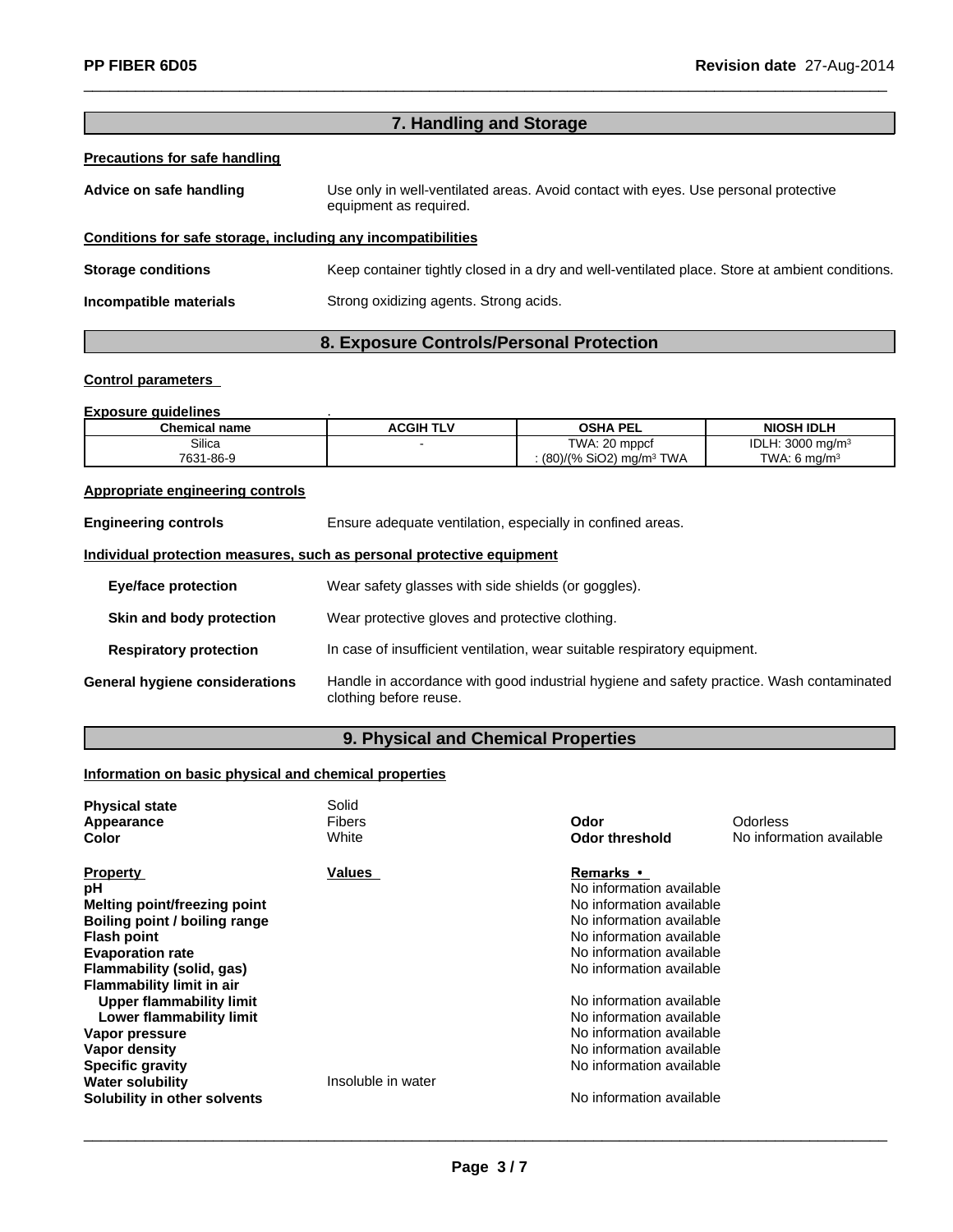**Partition coefficient**<br> **Autoignition temperature**<br> **Autoignition temperature**<br> **Autoignition available Autoignition temperature**<br> **Decomposition temperature** Noinformation available<br>
No information available **Decomposition temperature Kinematic viscosity**<br> **Community** Dynamic viscosity<br> **Community** Dynamic viscosity **Explosive properties**

**Other Information Softening point** No information available

**Molecular weight** No information available **VOC** content (%) No information available **Density No** information available **Bulk density** No information available

**PP FIBER 6D05 Revision date** 27-Aug-2014

**No information available** No information available **Oxidizing properties** No information available

# **10. Stability and Reactivity**

 $\_$  , and the set of the set of the set of the set of the set of the set of the set of the set of the set of the set of the set of the set of the set of the set of the set of the set of the set of the set of the set of th

**Reactivity** No data available

**Chemical stability** Stable under normal conditions.

#### **Possibility of hazardous reactions**

None under normal processing.

**Hazardous polymerization** Hazardous polymerization does not occur.

**Conditions to avoid** None known.

**Incompatible materials**

Strong oxidizing agents. Strong acids.

**Hazardous decomposition products**

None under normal use conditions.

# **11. Toxicological Information**

## **Information on likely routes of exposure**

#### **Product information**

| <b>Inhalation</b>   | No data available. |
|---------------------|--------------------|
| Eye contact         | No data available. |
| <b>Skin contact</b> | No data available. |
| Ingestion           | No data available. |

#### **Information on toxicological effects**

**Symptoms** No information available.

## **Delayed and immediate effects as well as chronic effects from short and long-term exposure**

**Skin corrosion/irritation** No information available.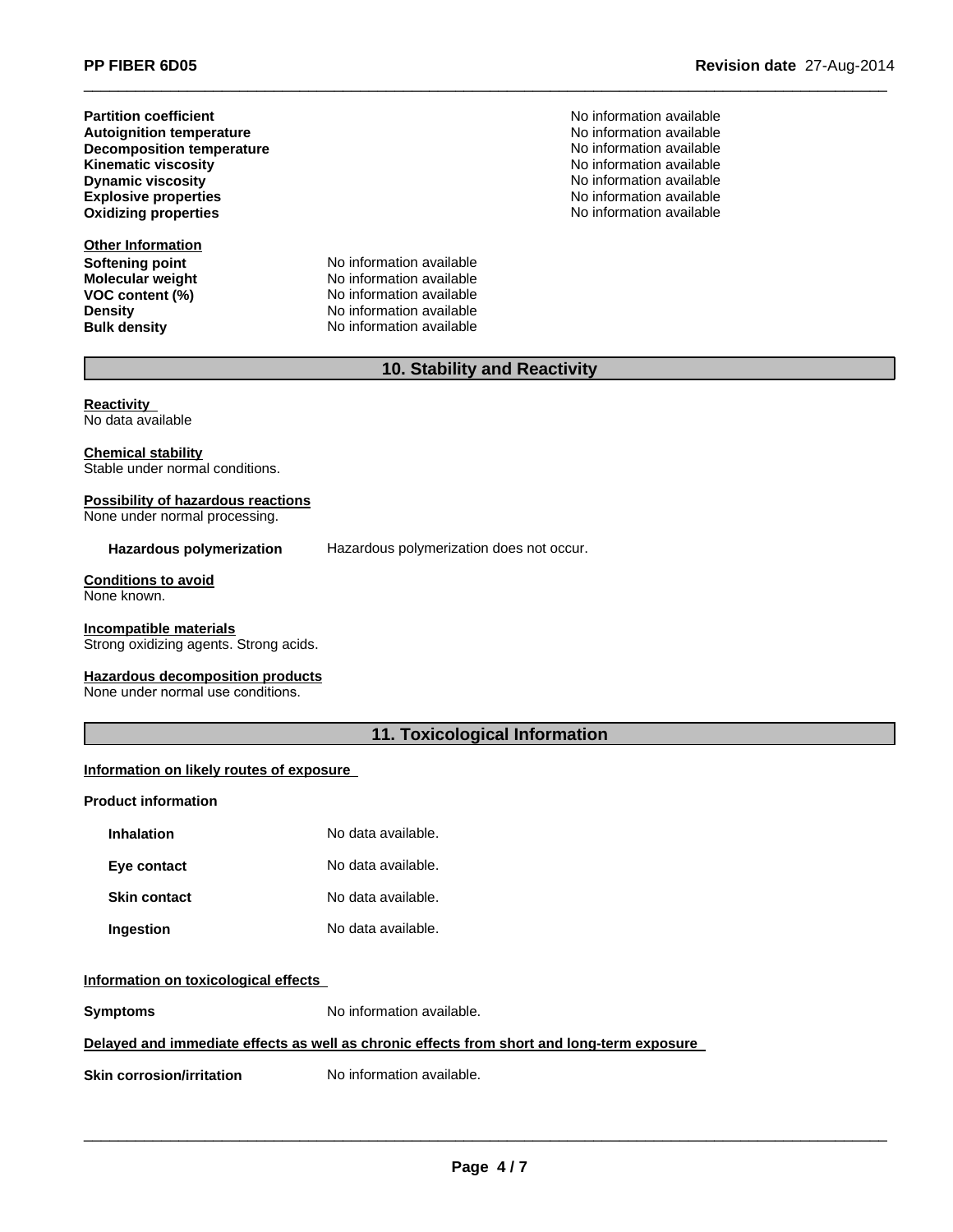| Serious eye damage/eye irritation | No information available.                                                                                 |
|-----------------------------------|-----------------------------------------------------------------------------------------------------------|
| <b>Irritation</b>                 | No information available.                                                                                 |
| <b>Corrosivity</b>                | No information available.                                                                                 |
| <b>Sensitization</b>              | No information available.                                                                                 |
| Germ cell mutagenicity            | No information available.                                                                                 |
| Carcinogenicity                   | This product does not contain any carcinogens or potential carcinogens as listed by OSHA,<br>IARC or NTP. |
| <b>Reproductive toxicity</b>      | No information available.                                                                                 |
| Developmental toxicity            | No information available.                                                                                 |
| Teratogenicity                    | No information available.                                                                                 |
| <b>STOT - single exposure</b>     | No information available.                                                                                 |
| <b>STOT - repeated exposure</b>   | No information available.                                                                                 |
| <b>Aspiration hazard</b>          | No information available.                                                                                 |

 $\_$  , and the set of the set of the set of the set of the set of the set of the set of the set of the set of the set of the set of the set of the set of the set of the set of the set of the set of the set of the set of th

# **12. Ecological Information**

**Ecotoxicity** None known

**Persistence and degradability** No information available.

**Bioaccumulation** No information available.

**Other adverse effects** No information available

# **13. Disposal Considerations**

**Waste treatment methods**

| Disposal of wastes     | Disposal should be in accordance with applicable regional, national and local laws and<br>regulations. |
|------------------------|--------------------------------------------------------------------------------------------------------|
| Contaminated packaging | Disposal should be in accordance with applicable regional, national and local laws and<br>regulations. |

| <b>14. Transport Information</b> |               |  |  |  |  |
|----------------------------------|---------------|--|--|--|--|
| <b>DOT</b>                       | Not regulated |  |  |  |  |
| ICAO (air)                       | Not regulated |  |  |  |  |
| <b>IATA</b>                      | Not regulated |  |  |  |  |
| <b>IMDG</b>                      | Not regulated |  |  |  |  |
| RID                              | Not regulated |  |  |  |  |
| <b>ADR</b>                       | Not regulated |  |  |  |  |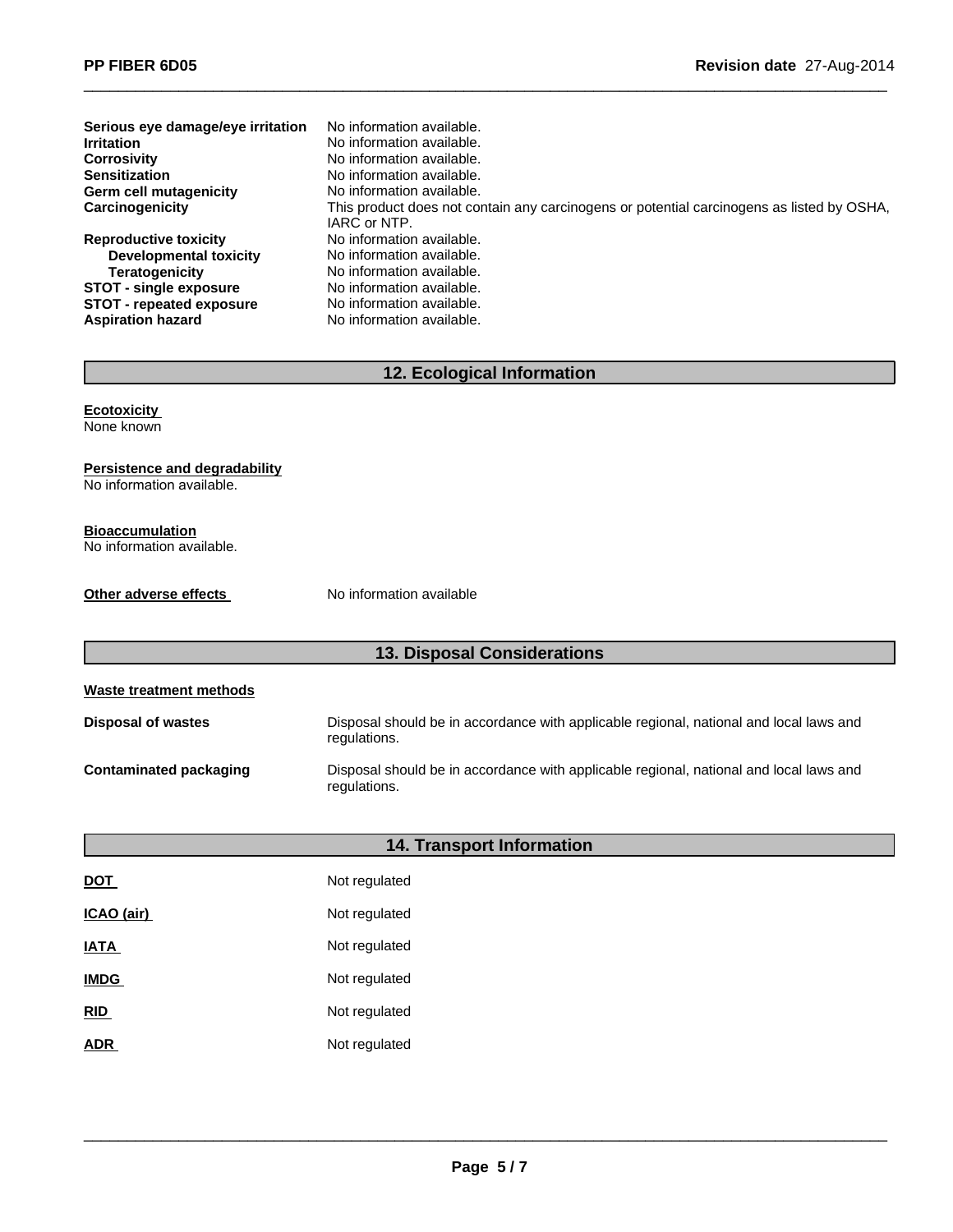## **15. Regulatory information**

 $\_$  , and the set of the set of the set of the set of the set of the set of the set of the set of the set of the set of the set of the set of the set of the set of the set of the set of the set of the set of the set of th

| <b>International inventories</b> |          |
|----------------------------------|----------|
| TSCA                             | Complies |
| <b>DSL/NDSL</b>                  | Complies |
| <b>EINECS/ELINCS</b>             | Complies |
| ENCS                             | Complies |
| <b>IECSC</b>                     | Complies |
| KECL                             | Complies |
| <b>PICCS</b>                     | Complies |
| <b>AICS</b>                      | Complies |
|                                  |          |

**Legend:**

**TSCA** - United States Toxic Substances Control Act Section 8(b) Inventory **DSL/NDSL** - Canadian Domestic Substances List/Non-Domestic Substances List

**EINECS/ELINCS** - European Inventory of Existing Chemical Substances/European List of Notified Chemical Substances

**ENCS** - Japan Existing and New Chemical Substances

**IECSC** - China Inventory of Existing Chemical Substances

**KECL** - Korean Existing and Evaluated Chemical Substances

**PICCS** - Philippines Inventory of Chemicals and Chemical Substances

**AICS** - Australian Inventory of Chemical Substances

## **US Federal Regulations**

#### **SARA 313**

Section 313 of Title III of the Superfund Amendments and Reauthorization Act of 1986 (SARA). This product does not contain any chemicals which are subject to the reporting requirements of the Act and Title 40 of the Code of Federal Regulations, Part 372

#### **SARA 311/312 Hazard Categories**

| <b>Acute Health Hazard</b>        | N٥ |
|-----------------------------------|----|
| <b>Chronic Health Hazard</b>      | N٥ |
| <b>Fire Hazard</b>                | No |
| Sudden release of pressure hazard | N٥ |
| <b>Reactive Hazard</b>            | N٥ |

#### **CWA (Clean Water Act)**

This product does not contain any substances regulated as pollutants pursuant to the Clean Water Act (40 CFR 122.21 and 40 CFR 122.42)

## **CERCLA**

This material, as supplied, does not contain any substances regulated as hazardous substances under the Comprehensive Environmental Response Compensation and Liability Act (CERCLA) (40 CFR 302) or the Superfund Amendments and Reauthorization Act (SARA) (40 CFR 355). There may be specific reporting requirements at the local, regional, or state level pertaining to releases of this material

#### **US State Regulations**

#### **California Proposition 65**

This product does not contain any Proposition 65 chemicals

#### **U.S. State Right-to-Know Regulations**

This product does not contain any substances regulated by state right-to-know regulations

 $\_$  ,  $\_$  ,  $\_$  ,  $\_$  ,  $\_$  ,  $\_$  ,  $\_$  ,  $\_$  ,  $\_$  ,  $\_$  ,  $\_$  ,  $\_$  ,  $\_$  ,  $\_$  ,  $\_$  ,  $\_$  ,  $\_$  ,  $\_$  ,  $\_$  ,  $\_$  ,  $\_$  ,  $\_$  ,  $\_$  ,  $\_$  ,  $\_$  ,  $\_$  ,  $\_$  ,  $\_$  ,  $\_$  ,  $\_$  ,  $\_$  ,  $\_$  ,  $\_$  ,  $\_$  ,  $\_$  ,  $\_$  ,  $\_$  ,